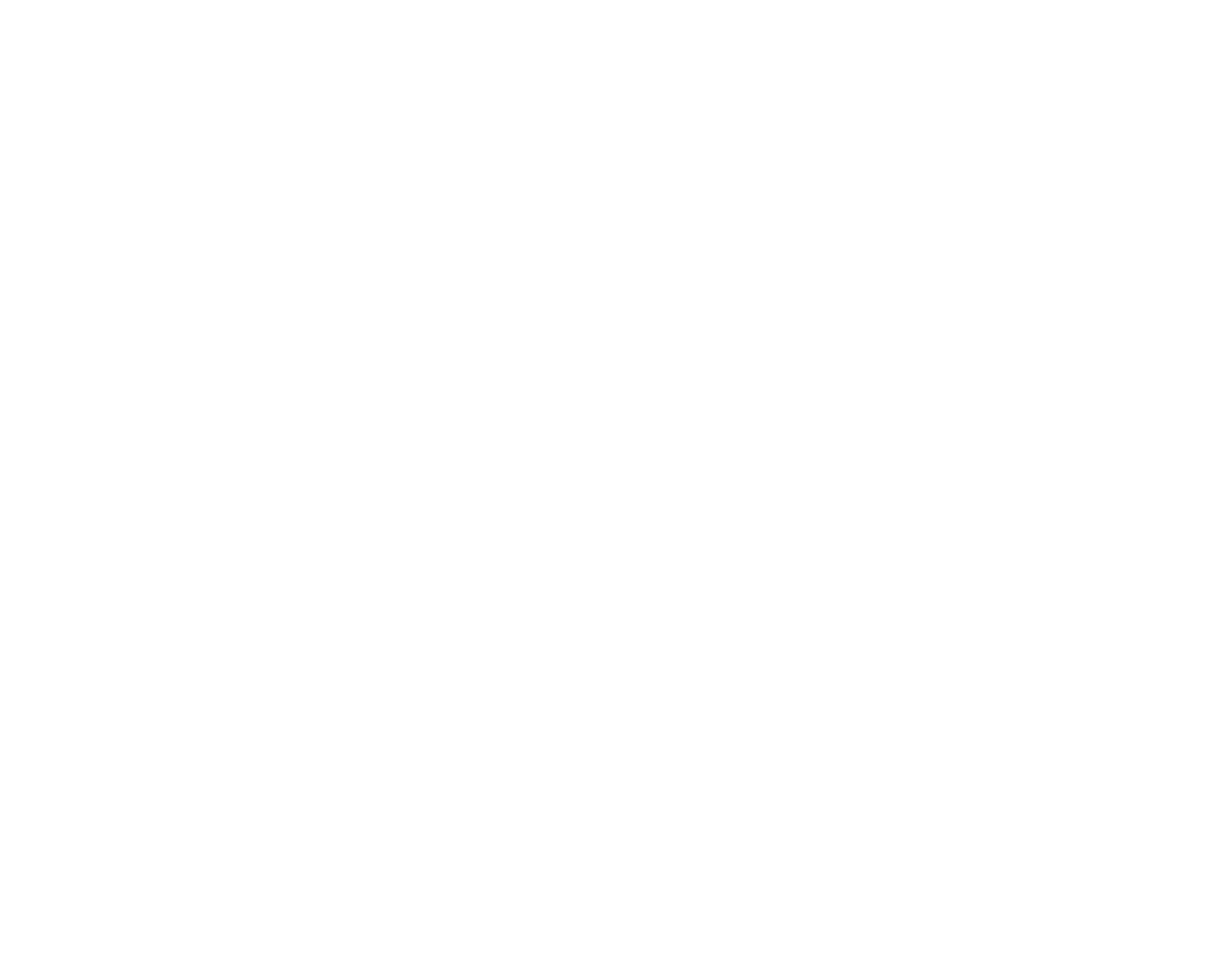# **Contents**

| Anarchy and Anarchists                                 | - 5 |
|--------------------------------------------------------|-----|
|                                                        | 6   |
|                                                        | -6  |
| The State, The Union of Egoists, and Insurrection. . 7 |     |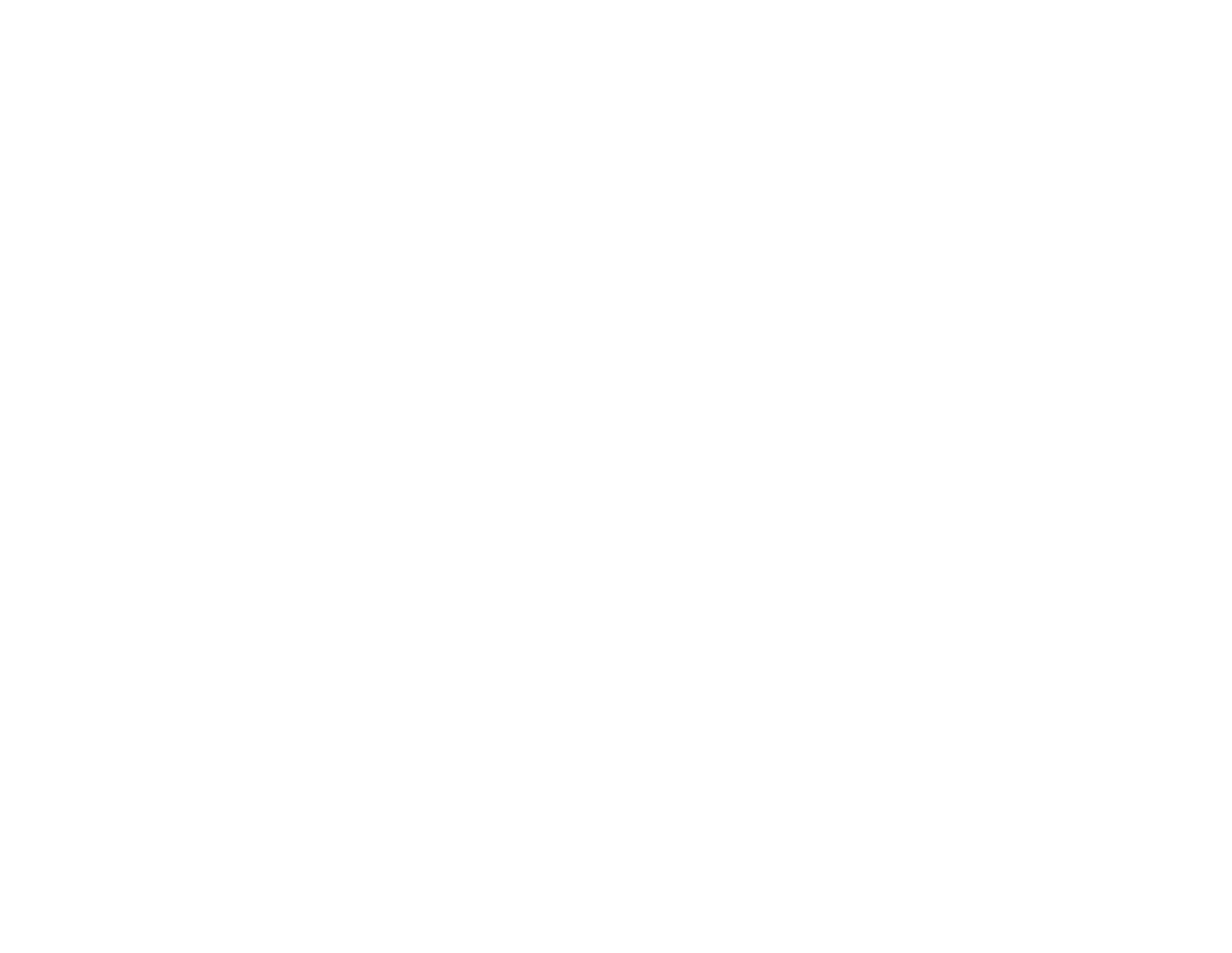bling about the arrangements that will spring from it, as Stirner pointed out.

But if he is concerned with new "social orders" and bringing about radical social changes to this end, then individual insurrection has to be tailored and tamed to fit into the efforts of "all" to reach the cornea goal of an ideal life. It has, in other words, to be transformed into social revolution, a process in which the realization of the ego is made dependent upon the "realization" of the "social organism".

S.E. PARKER

#### **Anarchy and Anarchists**

Can one call oneself an anarchist, yet not believe in the practibility of an anarchist society? I believe one can; Francis Ellingham believes one cannot.

This question has arisen because the defining of an anarchist has become so bound up with what Ellingham once called the "socialised mind" ("Anarchy", May, 1956) that few can think of anarchism apart from some concept of social transformation. This is because the socialised mind means that "we tend to think more and more in terms of society as a whole, less and less in terms of the unique human individual. Confronted with any economic or social problem, we tend to look for a solution which will best enable society to go on functioning, smoothly and efficiently, according to some ideal plan."

As result an anarchist tends to be thought of not as one who negates authority for *himself*, but as one who negates authority for *everybody*, and therefore has to postulate the possibility of a future state of affairs in which this universal negation will be realized. But because this latter view has been accepted up to new by almost all commentators on anarchism — including some individualists  $- I$  do not see why I have to accept it.

On the other hand, I do not, as Ellingham suggests, think there is any necessary contradiction between being an anarchist and believing in the possibility of a generalized anarchy. Because I an pessimistic about this possibility, it does not follow that I have to rule out of court those who are optimistic. (By "anarchy" in this context, I mean the anarchy defined and defended by a Martucci, not the socialised heaven of a Malatesta).